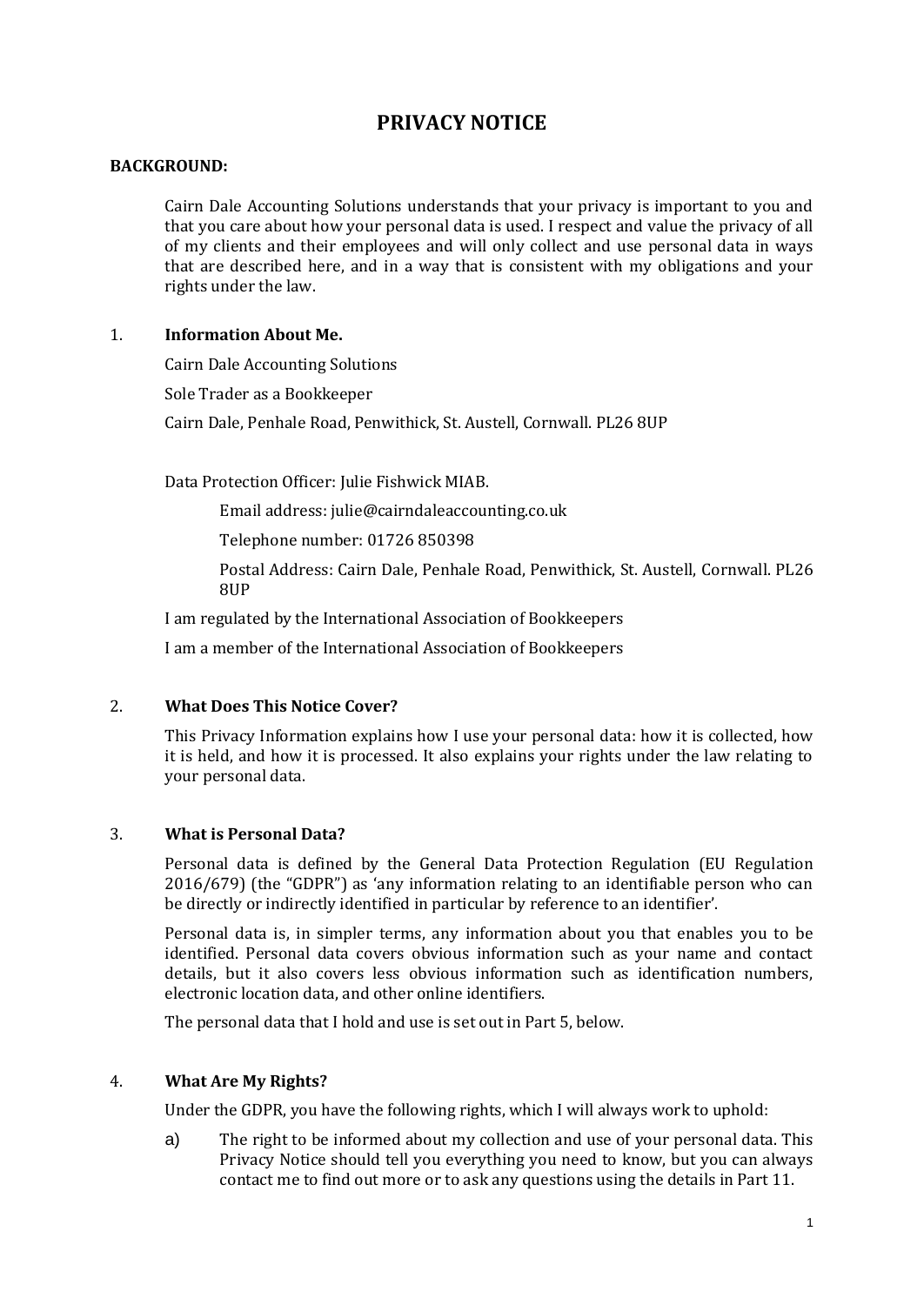- b) The right to access the personal data I hold about you. Part 10 will tell you how to do this.
- c) The right to have your personal data rectified if any of your personal data held by me is inaccurate or incomplete. Please contact me using the details in Part 11 to find out more.
- d) The right to be forgotten, i.e. the right to ask me to delete or otherwise dispose of any of your personal data that I have. Please contact me using the details in Part 11 to find out more.
- e) The right to restrict (i.e. prevent) the processing of your personal data.
- f) The right to object to me using your personal data for a particular purpose or purposes.
- g) The right to data portability. This means that you can ask me for a copy of your personal data held by me to re-use with another service or business in many cases.
- h) Rights relating to automated decision-making and profiling. I do not use your personal data in this way.

For more information about my use of your personal data or exercising your rights as outlined above, please contact me using the details provided in Part 11.

Further information about your rights can also be obtained from the Information Commissioner's Office or your local Citizens Advice Bureau.

If you have any cause for complaint about my use of your personal data, you have the right to lodge a complaint with the Information Commissioner's Office.

# 5. **What Personal Data Do You Collect?**

I may collect some or all of the following personal data (this may vary according to your relationship with me):

- **[**Name;**]**
- **[**Date of birth;**]**
- **[**Gender;**]**
- **[**Address;**]**
- **[**Email address;**]**
- **[**Telephone number;**]**
- **[**Business name;**]**
- **[**Job title;**]**
- **[**Profession;**]**
- **[**Payment information;**]**
- **[**National Insurance Number.**]**
- **(**Drivers Licence Number.)
- **(**Passport Number.)
- (PAYE Details)

Your personal data is obtained from the following third parties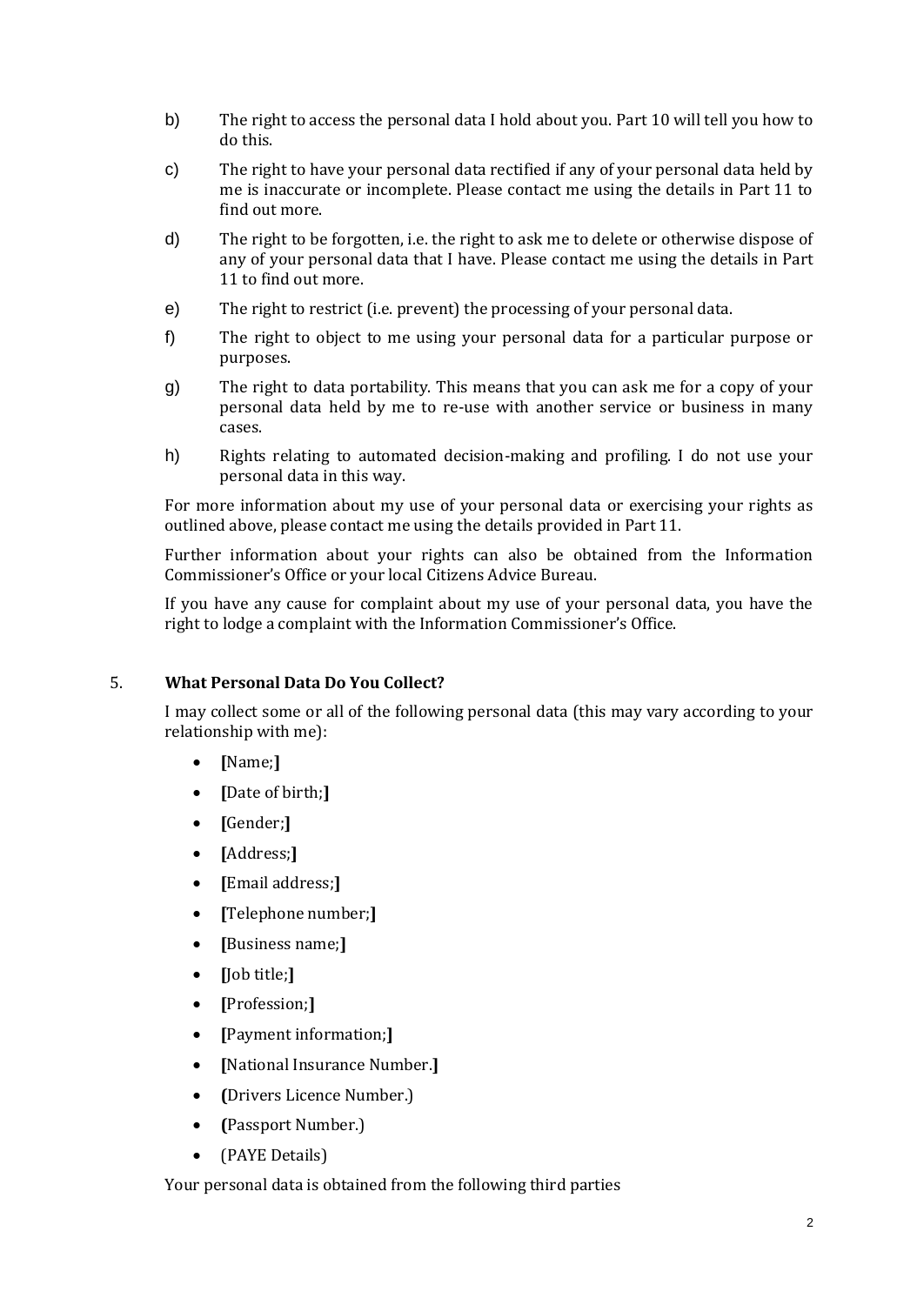- Your Address and Postcode confirmed by Royal Mail;
- HMRC
- HM Customs and Excise

# 6. **How Do You Use My Personal Data?**

Under the GDPR, I must always have a lawful basis for using personal data. This may be because the data is necessary for my performance of a contract with you, because you have consented to my use of your personal data, or because it is in my legitimate business interests to use it. Your personal data **[**will be used for**] OR [**may be used for one of**]** the following purposes:

- **[**Providing you with and managing your bookkeeping, or PAYE.**]**
- **[**Supplying my products **AND/OR** services to you. Your personal details are required in order for me to enter into a contract with you.**]**
- **[**Personalising and tailoring my **[**products**] AND/OR [**services**]** for you.**]**
- **[**Communicating with you. This may include responding to emails or calls from you.**]**
- **[**Supplying you with information by **[**email**] AND/OR [**post**]** that you have optedin to (you may unsubscribe or opt-out at any time by written of verbal request).**]**

**[**With your permission and/or where permitted by law, I may also use your personal data for marketing purposes, which may include contacting you by **[**email**] AND/OR [**telephone**] AND/OR [**text message**] AND/OR [**post**]** with information, news, and offers on my **[**products**] AND/OR [**services**]**. You will not be sent any unlawful marketing or spam. I will always work to fully protect your rights and comply with my obligations under the GDPR and the Privacy and Electronic Communications (EC Directive) Regulations 2003, and you will always have the opportunity to opt-out.**]**

# 7. **How Long Will You Keep My Personal Data?**

I will not keep your personal data for any longer than is necessary in light of the reason(s) for which it was first collected. Your personal data will therefore be kept for the following periods (or, where there is no fixed period, the following factors will be used to determine how long it is kept):

Your Personal details will be kept for seven years as required by H. M. R. C.

# 8. **How and Where Do You Store or Transfer My Personal Data?**

I will only store your personal data in the UK. This means that it will be fully protected under the GDPR

The security of your personal data is essential to me, and to protect your data, I take a number of important measures, including the following:

- I have Norton Security and Wi-Fi Privacy on my Computer and it is password protected.
- Memory Sticks are Encrypted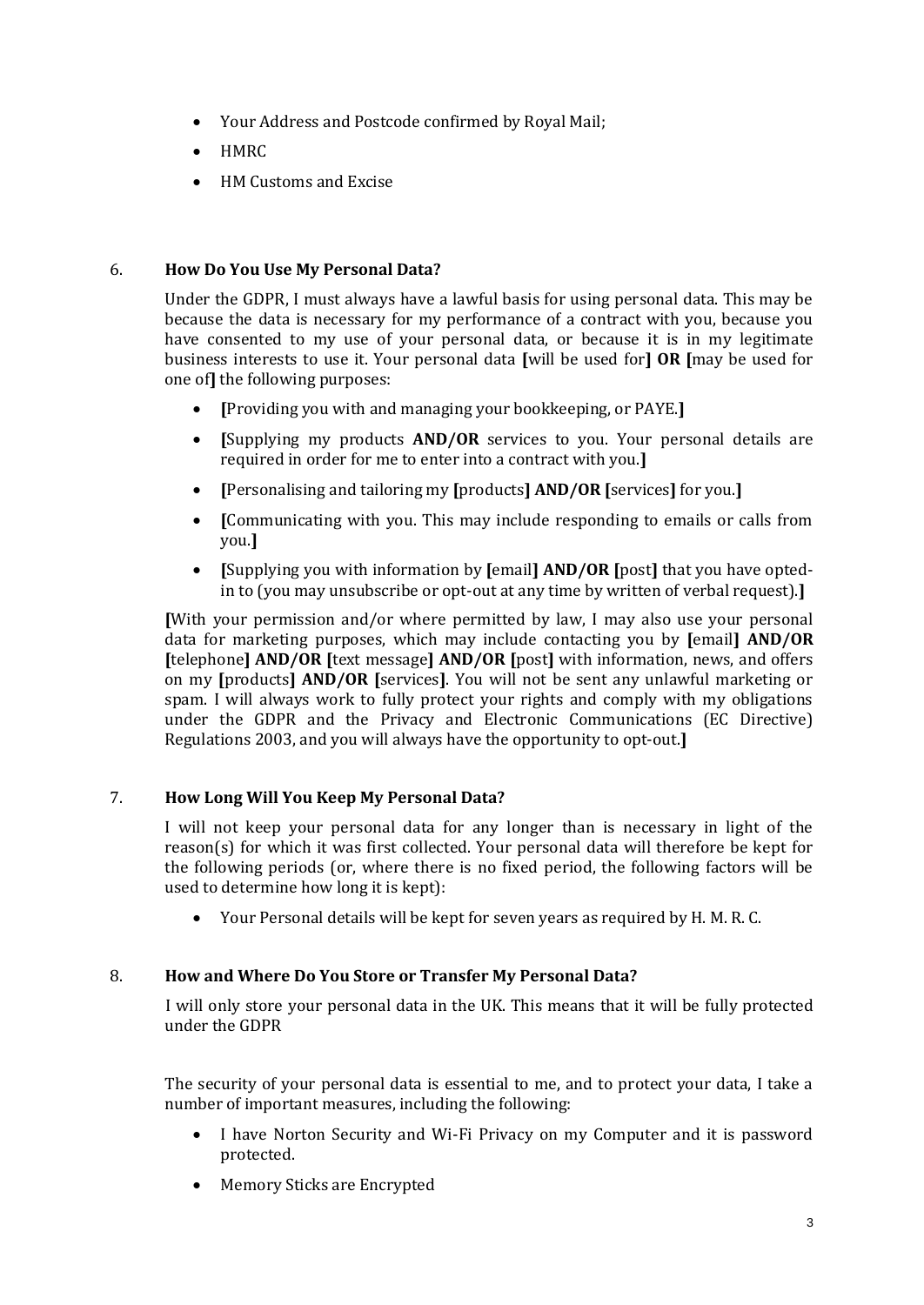Files are kept in a Locked Filing Cabinet

# 9. **Do You Share My Personal Data?**

I may sometimes contract with the following third parties to supply **[**products**] AND/OR [**services**]** to you. These may include payment processing, delivery, and marketing. In some cases, those third parties may require access to some or all of your personal data that I hold.

- For St. Sampsons Church Accounts Greg and Penny White the Treasurers.
- Your Accountant as instructed to me.
- Mr. David Chapman of Chapman Gain Chartered Accountants, 4 Tregarne Terrace, St. Austell, Cornwall. PL25 4BE, if he is chosen to be your Accountant.
- HMRC for PAYE purposes
- HM Customs and Excise for VAT purposes
- Your Employer if I am Processing Wages

If any of your personal data is required by a third party, as described above, I will take steps to ensure that your personal data is handled safely, securely, and in accordance with your rights, my obligations, and the third party's obligations under the law.**]**

I contract with third parties (as described above), and those third parties are located**] OR**  I may sometimes contract with third parties (as described above) that are located**]** outside of the European Economic Area (the "EEA" consists of all EU member states, plus Norway, Iceland, and Liechtenstein). If any personal data is transferred to a third party outside of the EEA, I will take suitable steps in order to ensure that your personal data is treated just as safely and securely as it would be within the UK and under the GDPR, as explained above in Part 8.**]**

In some limited circumstances, I may be legally required to share certain personal data, which might include yours, if I am involved in legal proceedings or complying with legal obligations, a court order, or the instructions of a government authority.**]**

# 10. **How Can I Access My Personal Data?**

If you want to know what personal data I have about you, you can ask me for details of that personal data and for a copy of it (where any such personal data is held). This is known as a "subject access request".

All subject access requests should be made in writing and sent to the email or postal addresses shown in Part 11. **[**To make this as easy as possible for you, a Subject Access Request Form is available for you to use. You do not have to use this form, but it is the easiest way to tell me everything I need to know to respond to your request as quickly as possible.**]**

There is not normally any charge for a subject access request. If your request is 'manifestly unfounded or excessive' (for example, if you make repetitive requests) a fee may be charged to cover my administrative costs in responding.

I will respond to your subject access request within two weeks and, in any case, not more than one month of receiving it. Normally, I aim to provide a complete response, including a copy of your personal data within that time. In some cases, however, particularly if your request is more complex, more time may be required up to a maximum of three months from the date I receive your request. You will be kept fully informed of my